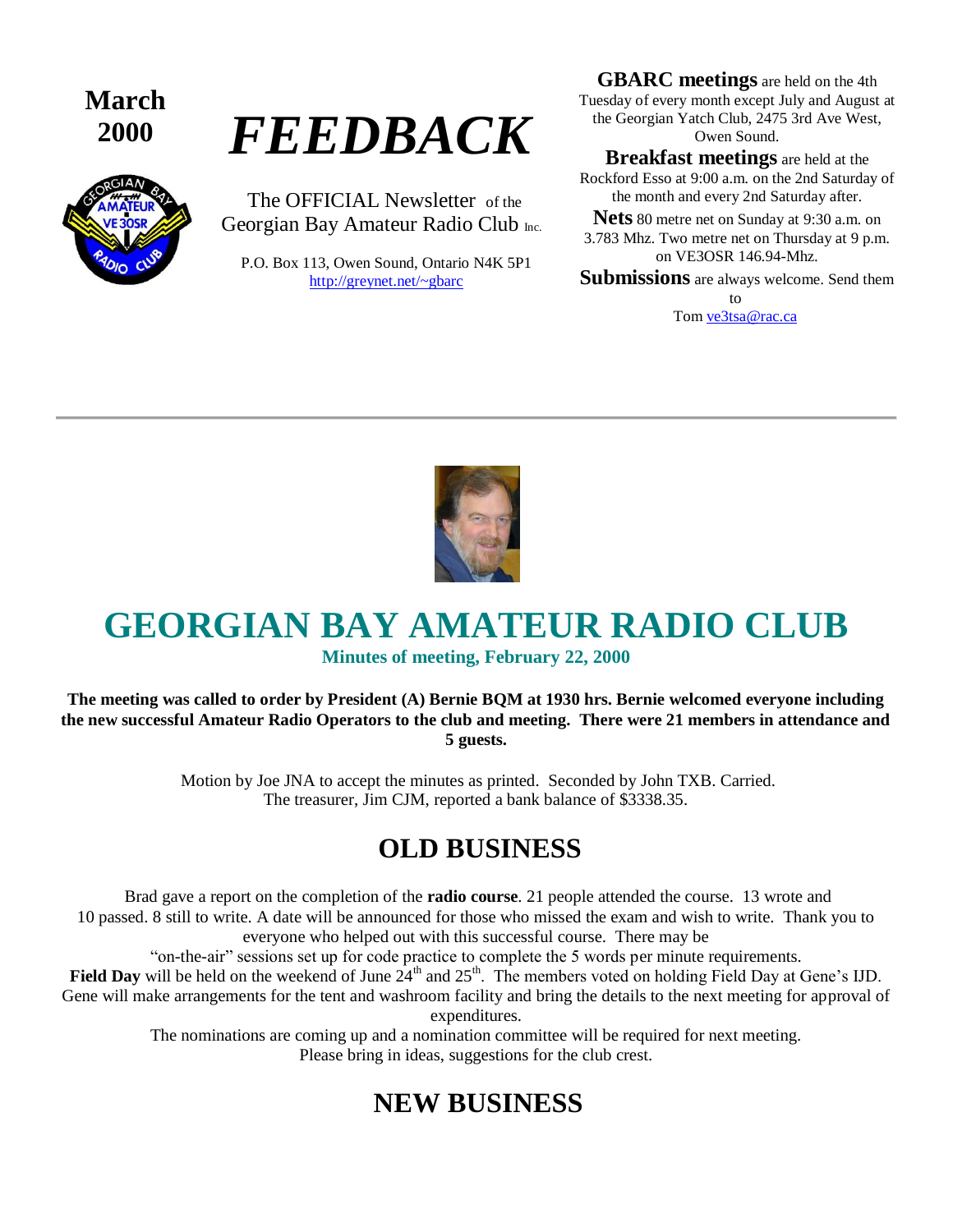Bernie BQM handed out the **point system** outline for members feedback on the idea to promote club participation and offer some return to the club members in the way of prizes. Motion was made by Jim CJM to accept the proposed system as written. Seconded by Joe JNA. Carried.

*TOPIC for discussion: Lowering the 12 word per minute requirement to 5 words.* 

We have been invited to participate in the **Bluewater Science Fair on April 5th and 12th** in Owen Sound on the Chi Cheemaun. We may want to contact Port Elgin and Kincardine radio clubs as a joint effort to display the amateur hobby to further awareness. Bernie BQM will get more details about this event for next meeting.

Discussion was held on finding a place to establish an amateur radio station for club use and as an emergency station setup. If anyone has any ideas please call Bernie or bring to a meeting for consideration. Gene IJD suggested there may be a possibility of using the hospital. Bernie will try to get a contact name. Mike MJL suggested an empty township building but has not been successful in contacting. We will continue to keep an eye out for an appropriate spot.

Brad will organize and hold an advance radio course if there is enough interest.

Motion to adjourn made by Dudley KF2FE second by Bert Green.

\$25 won in the 50/50 draw by Aubrey TUQ . **Next Meeting at the Georgian Yacht Club March 28th 7:30.**

# **The President's Report**



**Hello to all**

By now all of you know that GBARC is moving toward fulfilling your goals, like acquiring it's own Clubhouse.

This search started when there was talk of having our own trailer and finding a permanent home for this venture, establishing the pro's and cons of this ideal like winter access and the cost, talks with Amateurs indicated a possible permanent building may be more appropriate. The search was on.

We all know by now that there is a possible location in the works, the proposed GBARC clubhouse in the Rockford Plaza, you were all invited to view this building March 04. Wow, I wish you all get together for breakfast like this more often, what a great turn out. Over 33 Amateurs attended and each of you said you are in support of a clubhouse. I'm very positive from your turnout and your support that this goal will be a reality in a short period of time. All of you that attended this special meeting also saw the benefits versus the cost and are in favor of the additional cost involved.

Now the hard part. The executive will take your recommendation and support to negotiate for the best possible deal with the owners.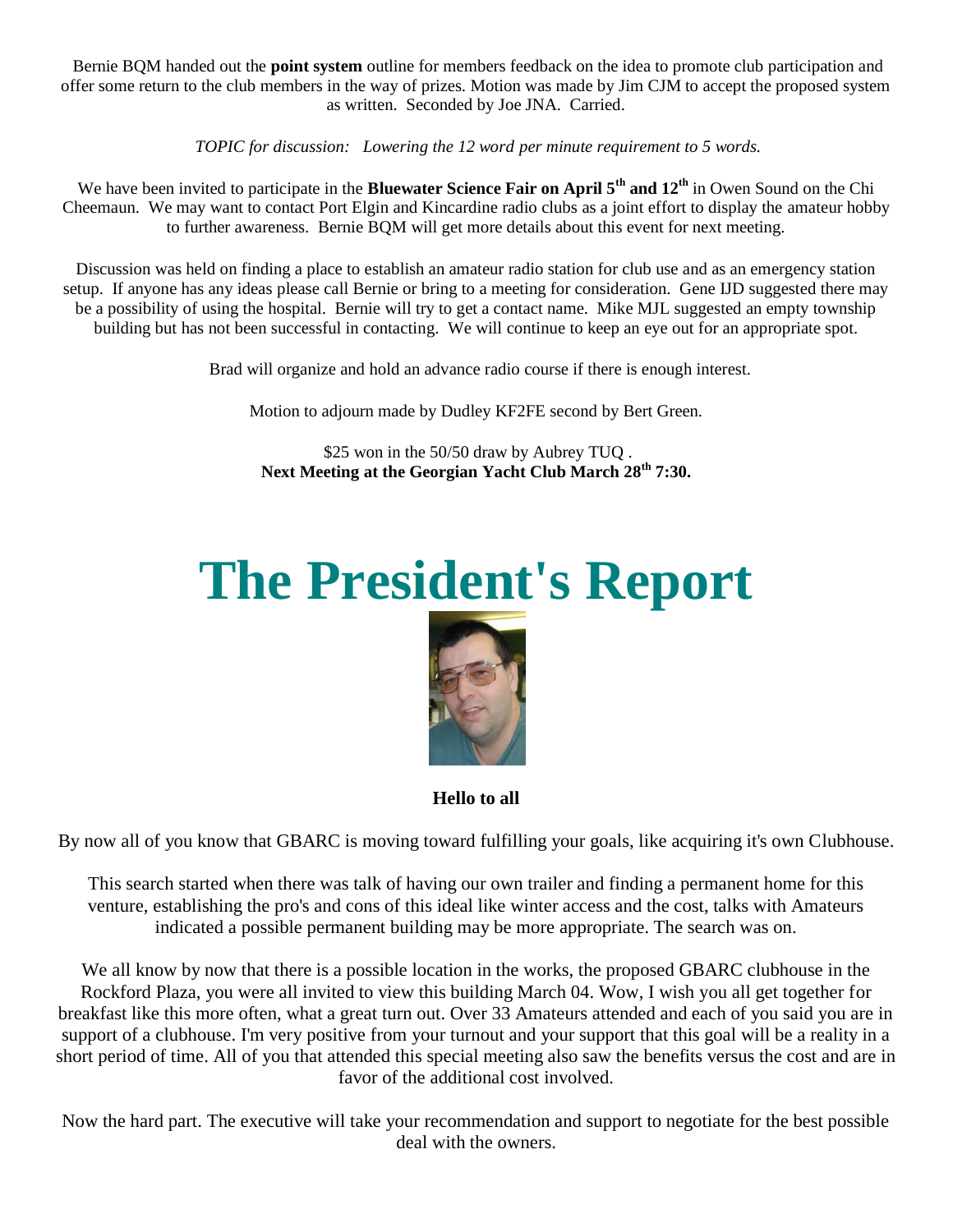Our next general meeting March 28, this issue will be on the table, Please join us to be part of GBARC stepping forward into the future. Together we can make it happen.

Are you working on Ideals and suggestion for a Club Crest, if you are and would like to share your creation, let's put it on the home page and see what others think?

Field Day, the location will be at Gene's QTH VE3IJD on the last weekend in May this year, and preparation are under way, I'm looking forward to this fun event and seeing all of you there.

Each month at our meetings, time is reserved for you to show your stuff during show and tell, dig up your stuff from your shack, web site or junk box.

VE3 BQM Bernie

Thanks

Bernie Monderie

LSR25@opac.on.ca

*This is the parking lot looking at the proposed location. The windows with the writing is it.(looking north). There is a spot out back for a tower, which there is permission to erect.*

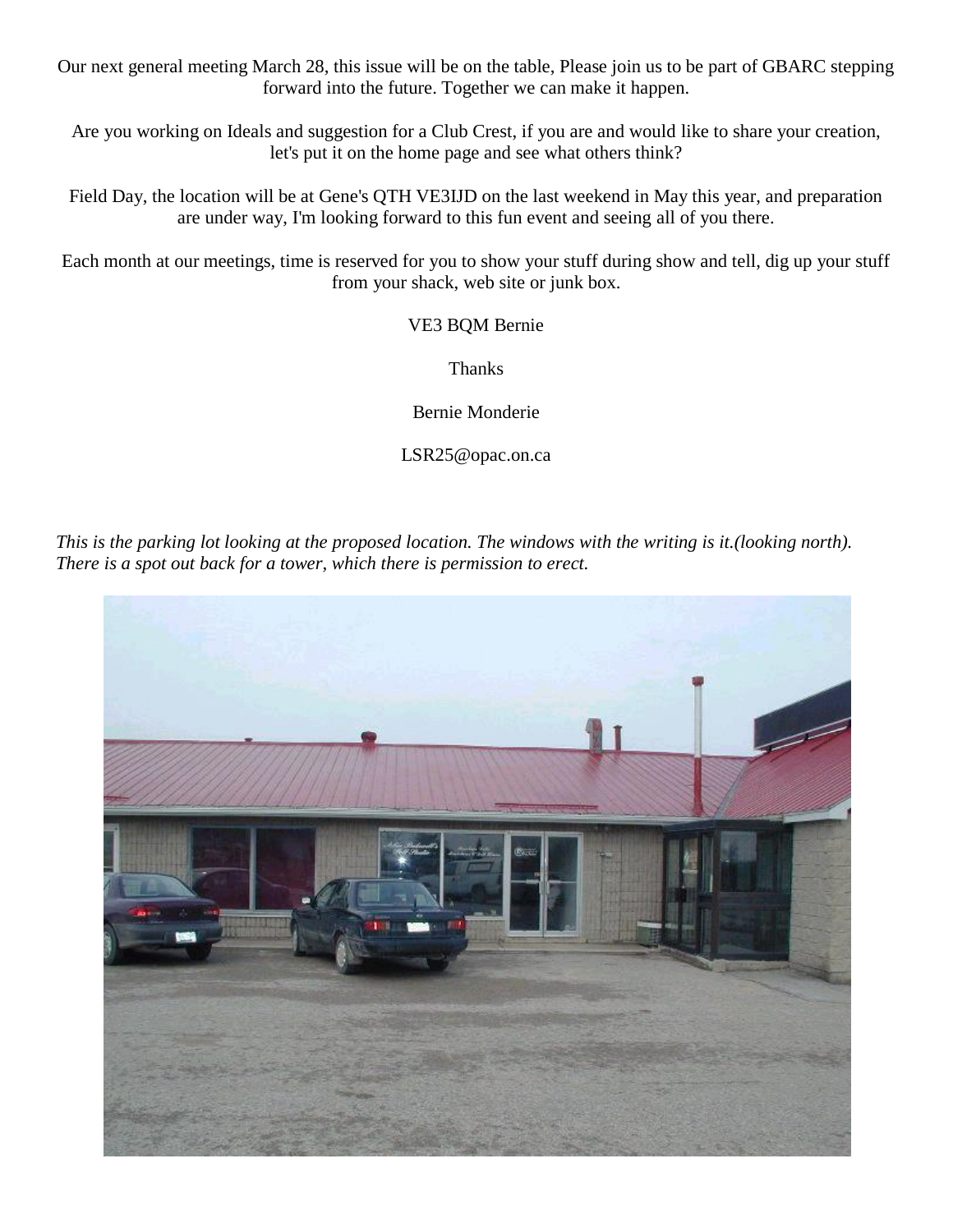That door leads to an area 17' x 12' and to a bathroom off to the right. The room has a baseboard heater and the circuit panel. (220v fer a whole gallon)



This is from the back of the room looking out (south). 27' x 16'. Forced air gas furnace in ceiling.

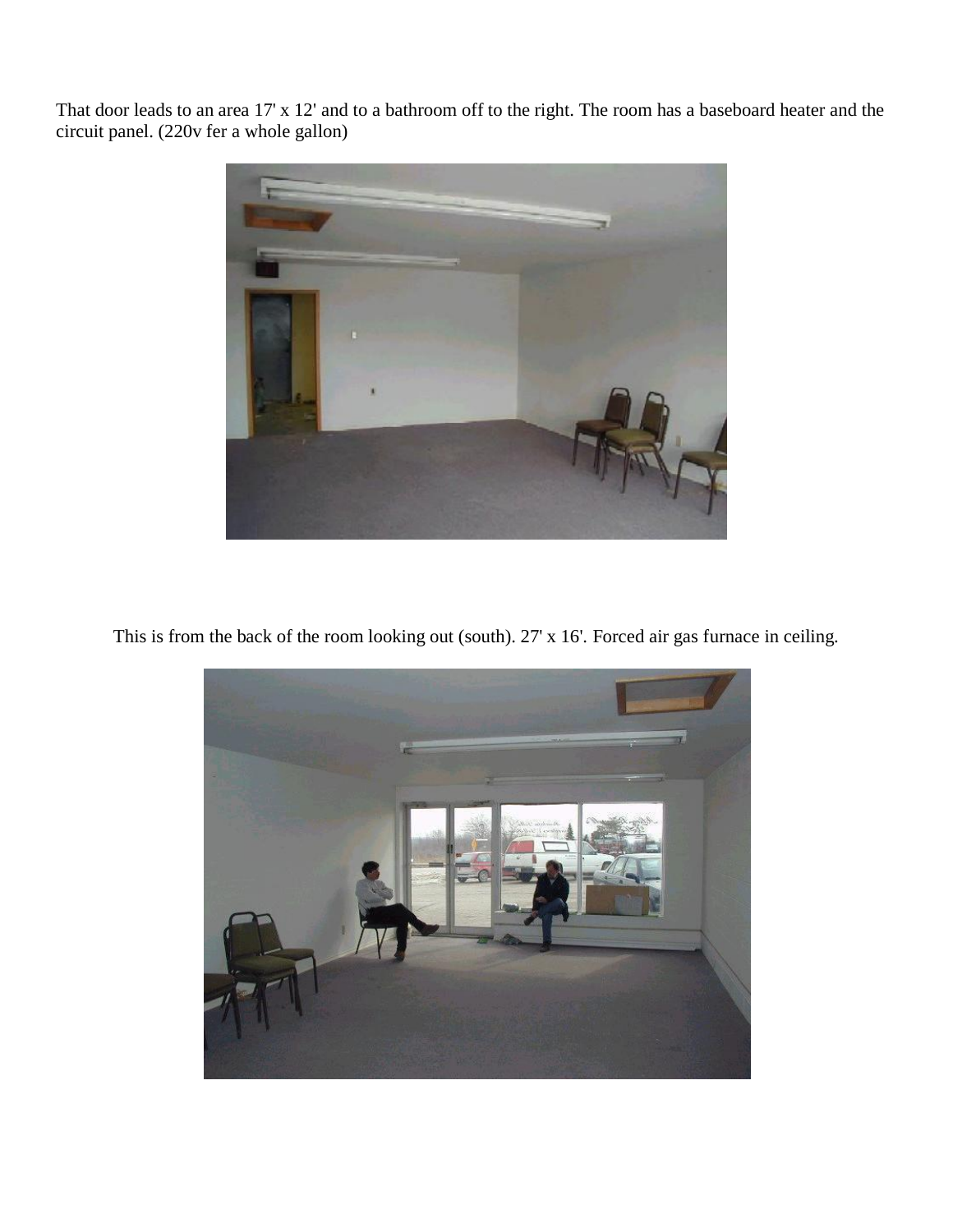

-----Original Message-----

From: James Van Overbeek [mailto:jvo@log.on.ca](mailto:[mailto:jvo@log.on.ca) Sent: Friday, March 03, 2000 6:51 PM

Tom,

Received your message a couple of days ago, but had major computer problems and it took me a couple of days to sort things out. I won't be able to attend the breakfast tomorrow, but I'm going to give my 2 cents worth. The clubhouse is probably a good idea - I'm still not totally convinced. How much am I prepared to pay ? Right now, \$10/month would be my max. You should have a good turnout tomorrow. The location for the proposed clubhouse is about 150 m from my Mom's house, so you've definitely chosen a good neighbourhood. Incidentally, there's another auction facility about to be built just down the road from the mall - same side, but just across the old RR tracks. Regards, VA3JVO

-------------------------------------------------------

[For those who did not hear the GBARC 80m net this Sunday morning: the subject of the GBARC clubhouse came up, and I promised to make my objections known via email to the club. -- Brad VE3RHJ]

There has been much discussion about renting a clubhouse for GBARC. I am opposed to this for several reasons. In the interest of fairness to the club executive, I am spelling out my objections now, so that they may be prepared to respond at the next club meeting (March 28th). I have not yet seen a written proposal. But based on what I have been told, I believe this proposal to be (a) hasty, (b) irresponsible, and (c) elitist.

(a) I would like to know what options have been considered to the \$350-a-month rental unit which has been proposed. In particular, has any attempt been made to get a suitable space donated? Has the city of Owen Sound been approached? Any nearby townships? Any emergency organizations (fire, police, OPP, ambulance, hospital)? Any educational/municipal facilities (schools, college, airport, museums, youth centre, seniors centre)? Any civic organizations (e.g. Kiwanis)? Any "allied" organizations (Scouts, CNIB, Sportsmen)? Any businesses which might be willing to support a good cause? The GBARC, and amateur radio, are well respected and should be able to capitalize on this, especially if we emphasize our emergency preparedness role. (Recall that we once had an offer of space at the Wiarton airport.)

What other alternatives have been evaluated? (There was once discussion of the club acquiring a trailer. Has this been explored?) If rent we must, what other rental properties have been considered? Is this the lowest rent we can find? Can a better location be found? (b) I am greatly concerned that the club is undertaking such a large financial commitment without preparing an annual budget. At the very least, I should like to see a budget for the next 12 months, indicating all income -- making allowance for the loss of membership from the proposed dues increase -- and all expenses, including utilities, insurance, equipment, repeater maintenance, planned activities (e.g. Field Day), newsletter (assuming that hardcopies will still be mailed to those not on the Internet), meeting expenses, and administrative expenses. Will the club's liability insurance cover the new facility, or will it need to be increased? Will additional insurance be required?

What guarantee do we have of continued occupancy, and against a raise in rent? If the club spends \$1,000 to erect a tower at the clubhouse, will that expenditure be lost if we fail to renew our tenancy? How will the club finance the equipment, furnishings, and antennas to be placed at the clubhouse? It seems that our entire club surplus -- which has taken years to accumulate -- will be required just to pay the rental, leaving little for equipment.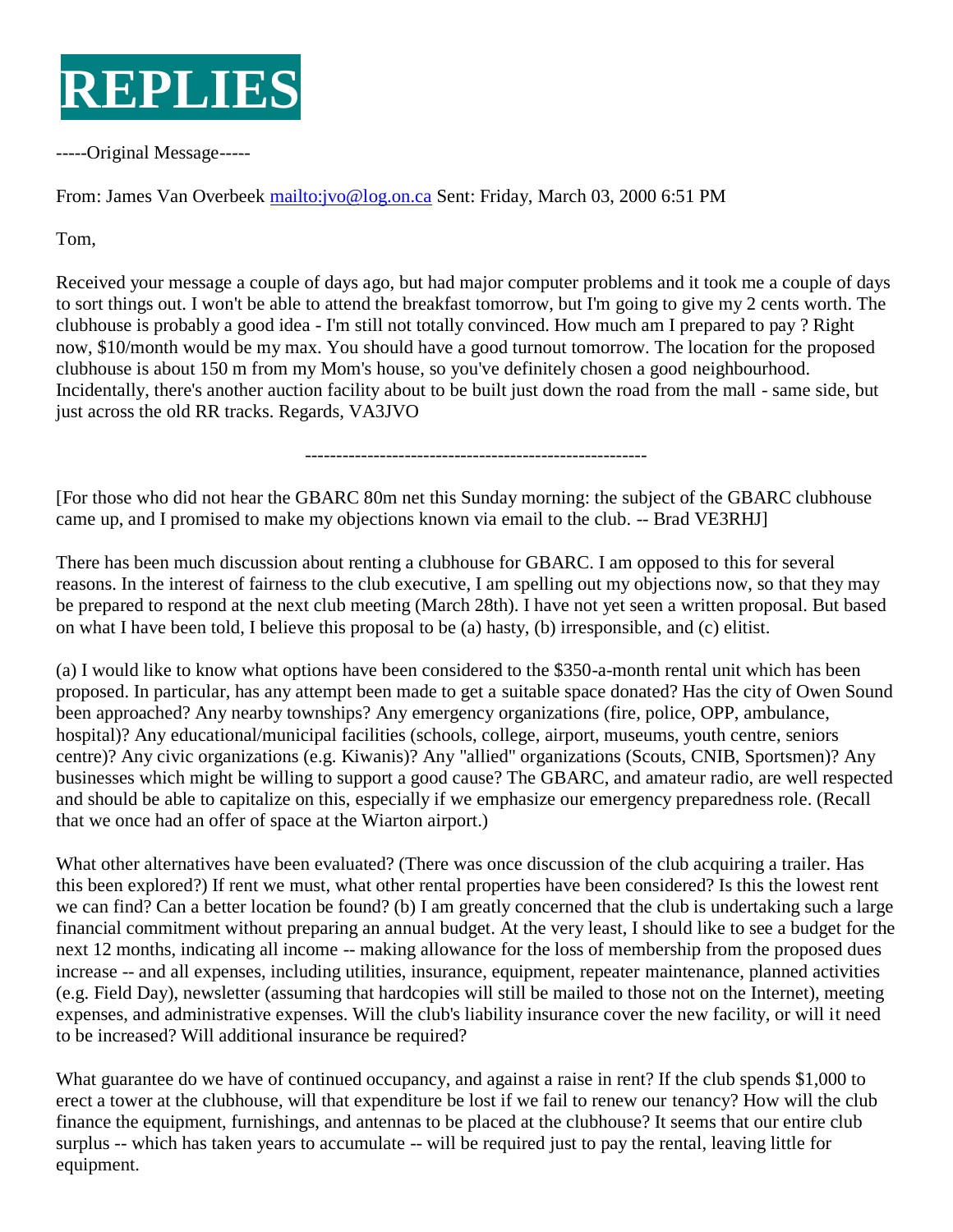Do not be decieved by the club's current budget surplus. It was not that long ago that we had an annual panic near the end of the year, as the club chequebook approached zero and bills needed to be paid. After a few years of this, we took a number of steps to improve the budget, including an unpopular dues increase, finding a new and less expensive meeting place (the yacht club), and finding a less expensive way to produce Feedback (the Internet). As a result, we now for the first time have a comfortable cushion, and could seriously contemplate purchasing a decent rig for the club. It seems to me that this new proposal will eliminate that at a stroke. Without a budget, how can we know?

(c) A dues increase to \$100 will make GBARC a club of "well-to-do" hams.

There are many -- youth, seniors, those on fixed income, those on irregular income -- for whom the increased dues will present a serious hardship, if not an absolute impossibility. I, and others in the club, have worked for years to make amateur radio more accessible to all. E.g., we've cut the cost of the radio course in half, and offered discounts to students. It seems contrary to that goal to raise the dues so that only the employed middle class may belong to the club. This will, of course, not keep people out of amateur radio. But it will keep them out of the club. Even those who could afford the higher dues will ask to what other purposes that money could be put -- a RAC membership, the Defence of Amateur Radio Fund, a QST subscription, a CNIB donation, or some non-radio cause or activity.

Speaking for myself: \$100 crosses my comfort threshold. It's not a question of what I can afford; it's what I choose to afford. Essentially, GBARC is a charity to which I have been willing to contribute \$30 or (with misgivings) \$50 a year. A demand for \$100 or \$200 will drive me away.

73, Brad

Brad Rodriguez, VE3RHJ

#### Hi from VE3GCQ, Grant

A clubhouse of our own sounds nifty. There's an aire of permanence about it - have a stn. set up, etc. I would wish though that we could get one more out-of-the-way, in some cheaper location, so we could pay less rent. The clubhouse would only be used once in a while, so why pay big rent for it every day ? If we want public visibility,then I hope some sugardaddy in the club volunteers the rent,cuz I'm hoping my membership fee stays at \$30.What about a spare building on somebody's farm ? etc.73's, VE3GCQ.

Boy...I can't stand it no more....

For less than 10 dollars a month (thats less than a 6 pack, or three packs of smokes, or a stop in at the local eatery ) I as a member of this club can use this location 24 hours a day , 365 days of the year for sitting down, and meet with the guys too talk radio, play radio, learn radio, and have an enjoyable get together with guys that enjoy the amazing hobby of amateur radio. How many times have you been in town finding your self with an hour to kill and end up at the local coffee shop or end up at the mall walking around ?

Your in town and you hear Ve3\*\*\* mobile say "think III go over to the club house and make a coffee or for those guys that think coffee is yucky .....Tea " and you have a few minutes to kill ...Bet you head that way to join in.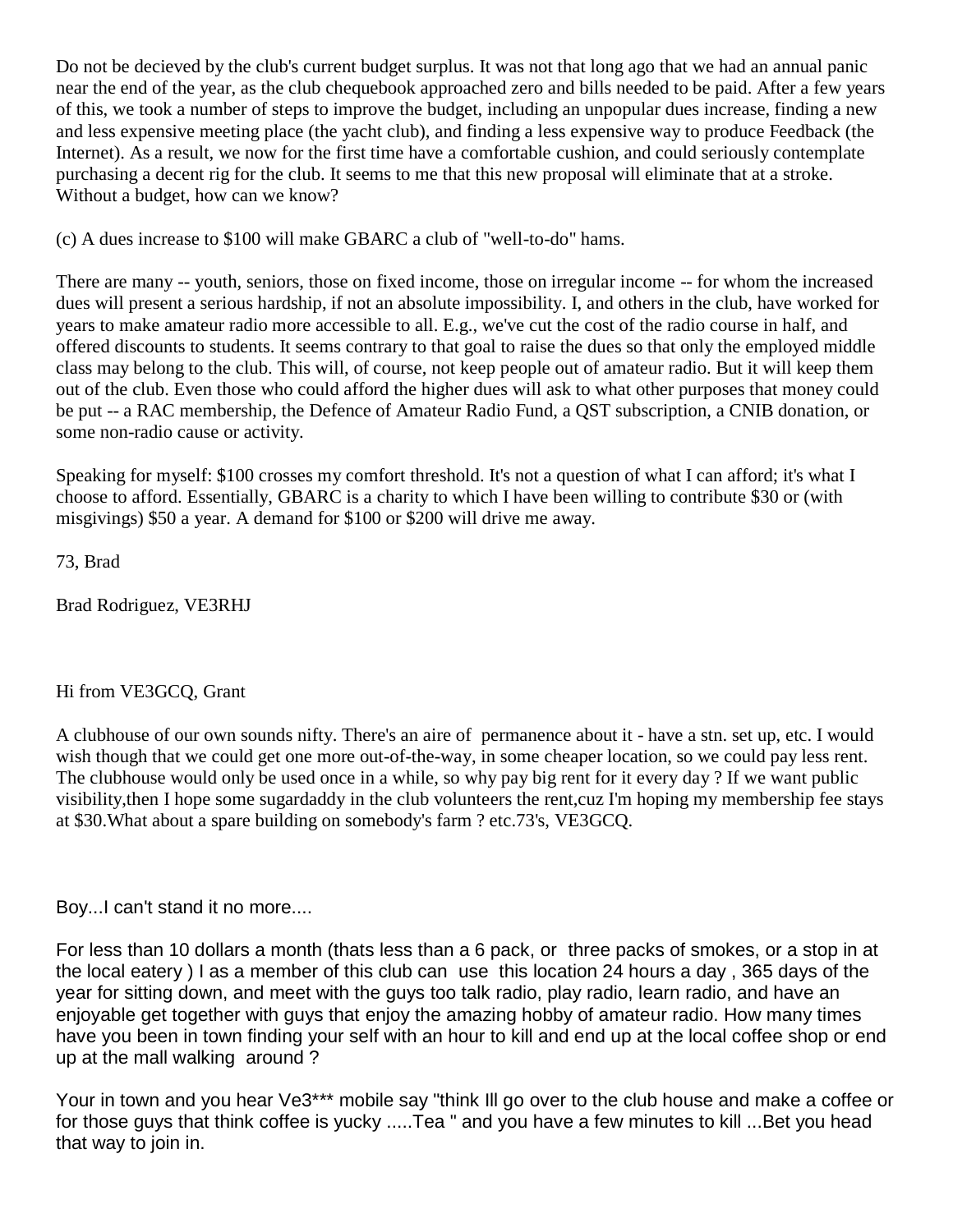Well now that you do not have to pay for that licence at costs a terrible 24 dollars a year, and that 25 dollars a year for the packet bit net dues, plus you throw that 30 or 35 in that you already were paying. And not to mention the savings of 50 cents a month for those 10 monthly feed backs cost for mailings, that now can be picked up at the club house the next time your through. We now are up to about 80 or 85 dollars just for those things. Thats going to cut the costs to have a club house to less than 1.50 a month more than im paying now.

There is a lot of work gone in to this club over the last 25 years and the same thing happens over and over every year, and thats WHERE ARE WE GOING TO HANG OUR HATS THIS YEAR? We as THE GEORGIAN BAY AMATEUR RADIO CLUB have never had a place to set up our own pictures ,trophies, qsl cards, Antennas, and goodies.

There was talk of a trailer...2000 to 3000 dollars to buy a old used storage trailer, then lets fix it up so it looks like a presentable building (doors, roof,foundation of some sort, steps and a window) There goes 1000 dollars real easy. Now lets put this thing on **your** property .I dont think you would mind cars and trucks pulling in and out at different hours of the day and not to mention you sitting at your own staion trying to talk to that friend of your in england and the club staion on line next door causing that pain in the neck that comes with qrm. Sorry not me, not on my place.

Now we most pay for snow removal (so we can get to our new club trailer). Thats about 200 to 300 dollars a year. OH yes, before we remove the snow from our drive way and parking area , we need a drive way and parking area. Ok thats another 3 to 4 thousand easy spent.

Guess if we are going to have lights, cameras, and action, we better have some electrical service. Well there goes another 1000 to 2000 dollars. And not to mention heating and all that good stuff.

 What no wash room....out behind the bushes girls and boys....DONT THINK SO. Not me. this is just a start of putting in our own trailer.

With this new location in Rockford, We have parking, snow removal , hydro, lights, heating, wash room and a place to put a tower which is not going to bother me or you on your station.

 The owner of the building is into emergency relief, meaning he takes off to locations to help in areas where people have lost every thing due to weather or what ever. He has more or less thrown in a 1000 dollars a year out of his income off this location , so we as a service, emergency , and club can put up a tower, have a radio station, and grow to become a bigger, better and stronger club. He is going to look after snow removal, hydro, and heat plus knock off 1000 dollars a year out of his income so we can be a club with a home. There will be no cheaper rent around! As long as we continue to hang our hats in other peoples club houses , we will never be in one place for very long. As long as we pay, we stay. We decide to stay next year , we pay. We decide to go some where else, we go. Its not some one else saying "bye guys , we need the room".

We have had several meetings, exec and public meetings at there site were talk has gone on about the club having there own location and the out come has been so great that people that are members that i thought would be dead against this have said to me "Boy , This is Great, I have not seen this many people take part in this club for years." Out of the 34 or 35 people that came to the first of several meetings , there was 30 that said great lets do it and a couple the others mentioned 50 to 75 was a good price, and couple that said this would be great, Think I'll join the club. **THIS IS A GOOD THING.**

 Well i could go on and on but its 3:30 a.m. and i have to get up in 3 hours.... For less than 10 dollars per month , Lets make this club a strong club, with our own home.

bob ve3xox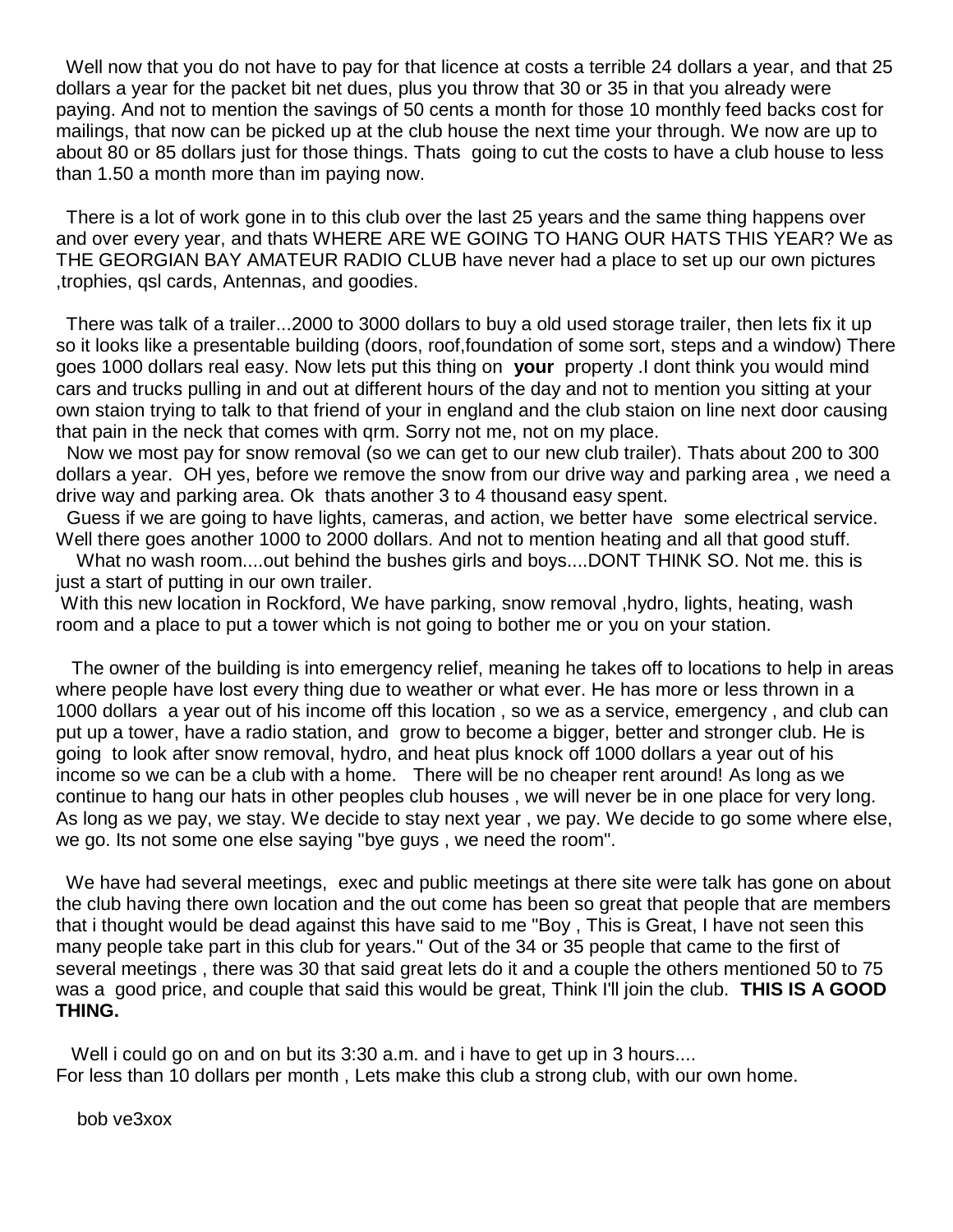### **BY-LAWS GOVERNING THE OPERATION OF THE GEORGIAN BAY AMATEUR RADIO CLUB**

AMMENDED JULY 1992 AMMENDED FEBRUARY 1997

#### **BY-LAW 1 GENERAL**

(A) The BY-LAWS of the Georgian Bay Amateur Radio Club, (Hereinafter designated as "The Club") shall be enacted by a vote of all voting members of the club and shall be duly recorded by the secretary, as provided for in the Constitution of the club, but only when and if the provisions of the constitution regarding notice to be given, and quorum requirements, are met.

(B) A voting member shall be a full member whose arrears of dues, if any, do not exceed one (1) month.

#### **BY-LAW 2 MEMBERSHIP**

(A) There shall be three (3) classes of membership,

FULL MEMBERSHIP, FAMILY MEMBERSHIP and ASSOCIATE MEMBERSHIP.

(B) Full membership shall be exclusive to, and mandatory for, all holders of a certificate of proficiency in amateur radio issued by the Department of Communications, CANADA.

(C) Family membership shall apply to immediate family members who would normally be classed as full membership but occupy the same household.

(D) Associate membership shall be restricted to any person who does not hold a certificate of proficiency in amateur radio issued by the Department of Communications, CANADA.

(E) Associate membership shall confer all privileges of the club and its activities save and except the right to hold office in the club, and the right to vote on any motion, bylaw, or constitutional amendment.

#### **BY-LAW 3 DUES**

(A) Full membership , Family membership and Associate membership dues shall be fixed by a BY-LAW of the club, and such dues may be altered from time to time, by an ammendment to the said BY-LAW in the usual way.

(B) Dues are payable for the following year, from the 1st day of September to the 31st day of December in the current year. Special cases may arise from time to time which will be reviewed by a quorum of the executive comittee.

(C) The schedule of dues for members in good standing shall be as follows:

i)**Full membership** - \$35.00, discounted to \$30.00 per year if paid before December 31st.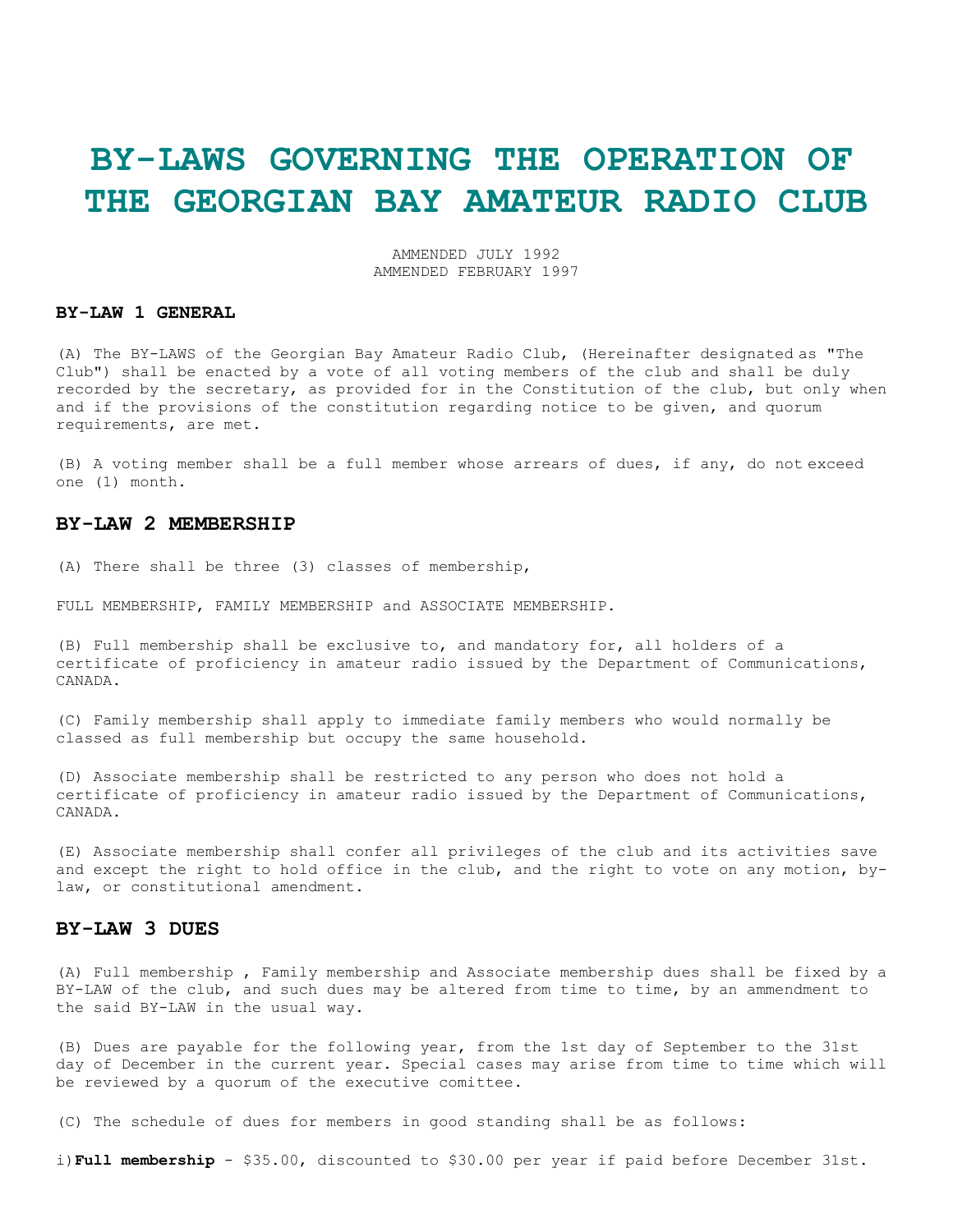ii)**Family membership** - First full member - \$35.00, discounted to \$30.00 per year if paid before December 31st.

- Second full member -\$25.00, discounted to \$20.00 per year if paid at the same time as the first full member and before December 31st.

iii)**Associate membership** - \$25.00, discounted to \$20.00 per year if paid before December 31st.

(D) The schedule of dues for new members shall be as follows:

i)**New Full Members** - \$35.00

ii)**New Family Members** - \$25.00 for second full member and each additional full family member.

iii)**New Associate Members**- \$25.00

#### **BY-LAW 4 RESOLUTIONS**

(A) Statements of policy of the club to the public, governing departments, and officials of such governing departments, and affiliated bodies, and officials of such affiliated bodies, or to the media, shall be by resolution, duly motioned and seconded, and voted on by a quorum of full members as set out in the constitution.

(B) No member, either FULL, FAMILY or ASSOCIATE shall make any statement of policy, as set out in BY-LAW 4 (a) without direction and permission of the club as set out in that BY-LAW.

#### **BY-LAW 5 CLUB BULLETIN**

(A) Members in good standing shall receive copies of the club bulletin, as they are issued.

(B) Any member may request a copy of the club bulletin be sent to any prospective member, but such request shall grant provision of one issue only of such bulletin.

(C) A member in arrears of dues may receive the first issue of the club bulletin subsequent to lapse; and no further club bulletins will be provided for such member unless, and until, he/she has been re-instated as a member in good standing as provided in BY-LAW 3.

IN WITNESS WHEREOF, WE, THE CHARTER MEMBERS OF THE GEORGIAN BAY AMATEUR RADIO CLUB, THROUGH OUR EXECUTIVE COMMITTEE, PRO TEM, ADOPT THIS, OUR BY-LAWS, AND CAUSE SAME TO BE SIGNED BY SAID EXECUTIVE COMMITTEE, ON OUR BEHALF.

\_\_\_\_\_\_\_\_\_\_\_\_\_\_\_\_\_\_\_\_\_\_\_\_\_\_\_\_\_\_ PRESIDENT

Bob Vary VE3XOX

\_\_\_\_\_\_\_\_\_\_\_\_\_\_\_\_\_\_\_\_\_\_\_\_\_\_\_\_\_\_ VICE- PRESIDENT

Steve Sharpe VE3XKM

\_\_\_\_\_\_\_\_\_\_\_\_\_\_\_\_\_\_\_\_\_\_\_\_\_\_\_\_\_\_ TREASURER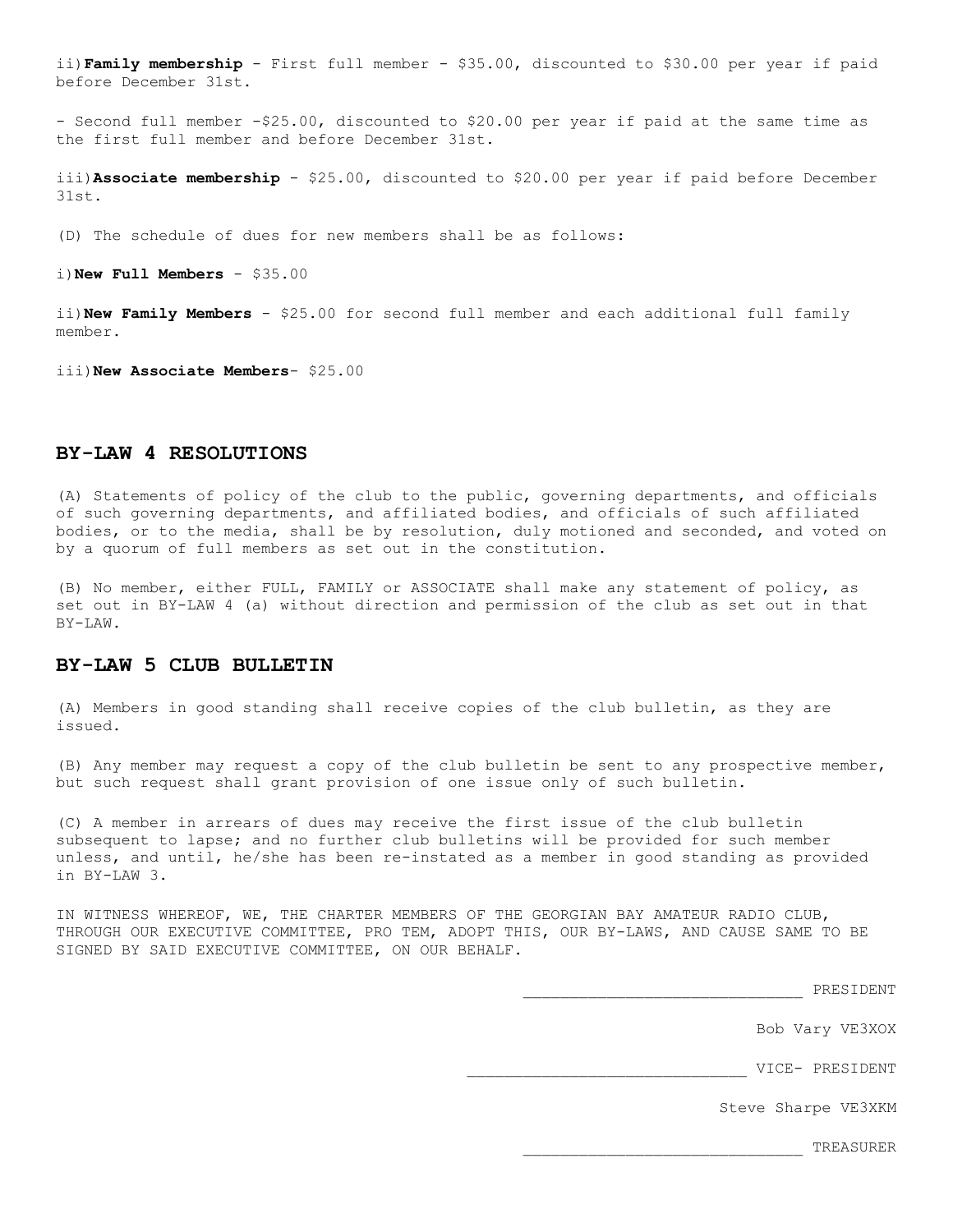Tom Merner VE3NEM

\_\_\_\_\_\_\_\_\_\_\_\_\_\_\_\_\_\_\_\_\_\_\_\_\_\_\_\_\_\_\_ SECRETARY

Norm Pratt VE3NBJ

DATED THIS 25 TH. DAY OF FEBRUARY

ONE THOUSAND NINE HUNDRED AND NINETY SEVEN

## **REWARD OFFERED**

A REWARD OF 500 MICROFARADS IS OFFERED FOR THE INFORMATION LEADING TO THE ARREST OF HOP-A-LONG CAPACITY. THIS UNRECTIFIED CRIMINAL ESCAPED FROM A WESTERN PRIMARY CELL WHERE HE HAD BEEN CLAMPED IN IONS AWAITING THE GAUSS CHAMBER.

HE IS CHARGED WITH THE INDUCTION OF AN 18 TURN COIL NAMED MILLI HENRY WHO WAS FOUND CHOKED AND ROBBED OF VALUABLE JOULES. HE IS ARMED WITH A CARBON ROD AND IS A POTENTIAL KILLER. CAPACITY IS ALSO CHARGED WITH DRIVING DC MOTOR OVER A WHEATSTONE BRIDGE AND REFUSING TO LET THE BAND-PASS.

IF ENCOUNTERED, HE MAY OFFER SERIES OF RESISTANCE. THE ELECTROMOTIVE FORCE SPENT THE NIGHT SEARCHING FOR HIM IN A MAGNETIC FIELD, WHERE HE HAD GONE TO EARTH. THEY HAD NO SUCCESS AND BELIEVED HE HAD RETURNED OHM VIA A SHORT CIRCUIT

HE WAS LAST SEEN RIDING A KILOCYCLE WITH HIS FRIEND EDDY CURRENT WHO WAS PLAYING A HARMONIC.

# **From The mailbox**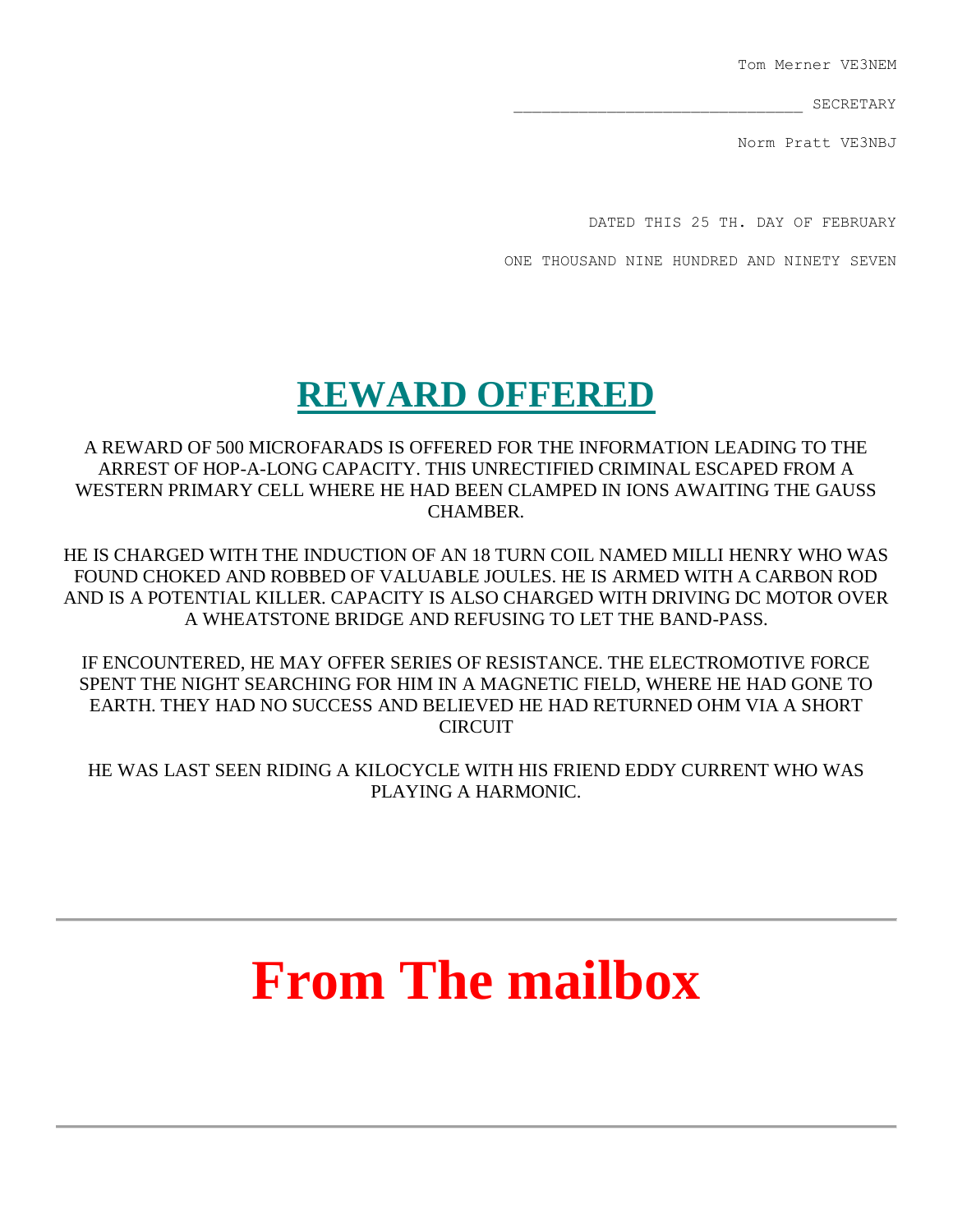### THE RADIO H.F. INTERNET NEWSLETTER

Mar 2000 <http://www.anarc.org/cidx/radiohf/index.html>

### THE **BRUCE AMATEUR RADIO CLUB NEWSLETTER**

IS NOW POSTED 73 DE JIM COVERLEY VE3OVV [http://www.brucearc.on.ca](http://www.brucearc.on.ca/)

## Fieldday 2000 Rules

<http://www.arrl.org/contests/announcements/rules-fd.html>

## **Blue Water Science Fair**

The "Blue Water Science Fair" is being held in Owen Sound April 5 and 12. This year it includes Grey, Bruce , and Huron counties. This science teacher from Hanover , Mark Sopko contacted me about doing a demo on HAM radio. The fair and demo will be on the Chi Chi Mon . From what he said it will be aboard the vessel and HAM radio wise this could have some advantages for contacts and a really neat QSL card. I have not yet contacted the boys in Port Elgin . The pres. is Ken Mann , retired and lives in Port. About 250 kids each day. The teachers phone number during the day 1 519 364 2910 During the evening 1 519 363 3792

Please let me know if you or the club is interested.

Bill VE3NEG

## **Canwarn Training Session**

Greetings from Orillia......In case you can't make a training session in your own area, thought you might like these details.

> April 08, 2000.....8.00a.m. P.P. Headquarters 777 Memorial Ave., Orillia.